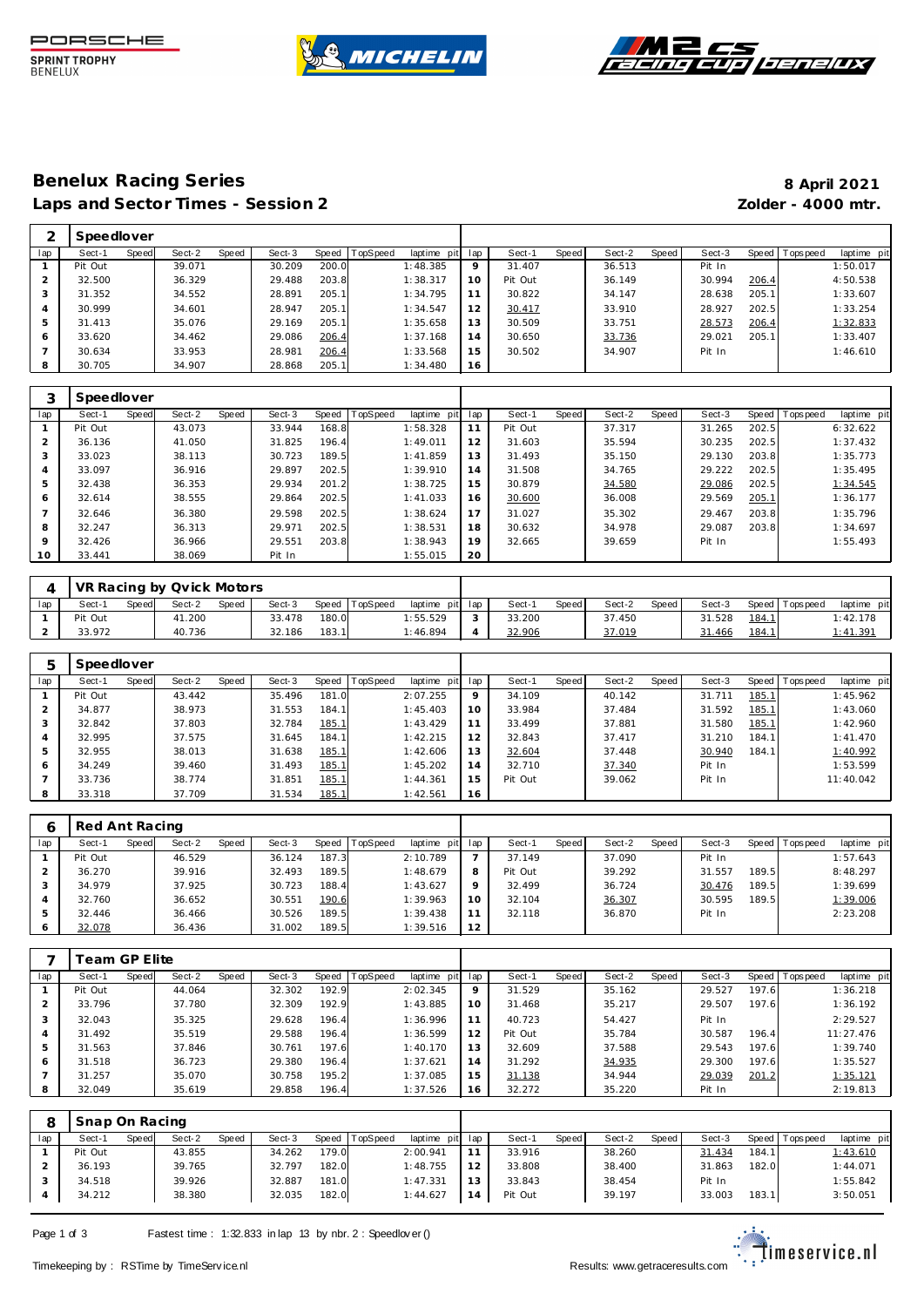





## **Benelux Racing Series 8 April 2021**

# Laps and Sector Times - Session 2 *Zolder - 4000 mtr.*

|                 | 35.552 | 39.051 | 183.1<br>32.223 | 1:46.826<br>15 | 35.030 | 39.044 | 184.1<br>31.683 | 1:45.757 |
|-----------------|--------|--------|-----------------|----------------|--------|--------|-----------------|----------|
|                 | 34.393 | 40.118 | 183.1<br>31.849 | 1:46.360<br>16 | 34.587 | 38.890 | 183.1<br>31.583 | 1:45.060 |
|                 | 34.290 | 39.153 | 184.1<br>31.790 | 1:45.233       | 33.782 | 37.876 | 184.1<br>32.106 | 1:43.764 |
|                 | 33.737 | 38.218 | 187.3<br>31.912 | 1:43.867<br>18 | 34.270 | 38.187 | 186.2<br>31.701 | 1:44.158 |
|                 | 34.520 | 39.495 | 184.1<br>31.895 | 1:45.910<br>19 | 33.883 | 39.692 | 184.1<br>32.100 | 1:45.675 |
| 10 <sup>°</sup> | 35.433 | 39.037 | 181.0<br>32.498 | 1:46.968<br>20 |        |        |                 |          |

|     | JJ Motorsport |              |        |       |        |           |                 |                 |         |         |       |        |       |        |       |                 |             |
|-----|---------------|--------------|--------|-------|--------|-----------|-----------------|-----------------|---------|---------|-------|--------|-------|--------|-------|-----------------|-------------|
| lap | Sect-1        | <b>Speed</b> | Sect-2 | Speed | Sect-3 | Speed   T | <b>TopSpeed</b> | laptime pit lap |         | Sect-1  | Speed | Sect-2 | Speed | Sect-3 |       | Speed Tops peed | laptime pit |
|     | Pit Out       |              | 57.573 |       | 43.528 | 128.1     |                 | 2:44.683        | 8       | 39.329  |       | 44.654 |       | 36.249 | 163.6 |                 | 2:00.232    |
|     | 46.624        |              | 52.317 |       | 39.090 | 158.8     |                 | 2:18.031        | $\circ$ | 38.180  |       | 44.605 |       | 36.640 | 164.5 |                 | 1:59.425    |
| 3   | 41.325        |              | 49.230 |       | 38.198 | 161.2     |                 | 2:08.753        | 10      | 40.974  |       | 43.773 |       | Pit In |       |                 | 2:13.379    |
| 4   | 39.687        |              | 46.003 |       | 37.025 | 162.0     |                 | 2:02.715        |         | Pit Out |       | 46.942 |       | 36.984 | 161.2 |                 | 7:41.620    |
| 5   | 39.405        |              | 46.393 |       | 36.732 | 164.5     |                 | 2:02.530        | 12      | 37.900  |       | 44.749 |       | 36.081 | 163.6 |                 | 1:58.730    |
| 6   | 38.275        |              | 45.138 |       | 36.422 | 162.0     |                 | 1:59.835        | 13      | 38.201  |       | 46.070 |       | 35.942 | 165.3 |                 | 2:00.213    |
|     | 38.839        |              | 46.727 |       | 36.987 | 164.5     |                 | 2:02.553        | 14      |         |       |        |       |        |       |                 |             |

|                | AR performance |       |        |       |        |       |                |                |     |        |       |        |       |        |       |                |             |
|----------------|----------------|-------|--------|-------|--------|-------|----------------|----------------|-----|--------|-------|--------|-------|--------|-------|----------------|-------------|
| lap            | Sect-1         | Speed | Sect-2 | Speed | Sect-3 |       | Speed TopSpeed | laptime<br>pit | lap | Sect-1 | Speed | Sect-2 | Speed | Sect-3 |       | Speed Topspeed | laptime pit |
|                | Pit Out        |       | 47.363 |       | 35.986 | 183.1 |                | 2:09.814       | 11  | 33.575 |       | 38.440 |       | 32.289 | 186.2 |                | 1:44.304    |
| 2              | 36.794         |       | 41.305 |       | 34.432 | 184.1 |                | 1:52.531       | 12  | 33.470 |       | 37.776 |       | 32.482 | 185.1 |                | 1:43.728    |
| 3              | 35.001         |       | 40.620 |       | 32.528 | 185.1 |                | 1:48.149       | 13  | 33.411 |       | 38.110 |       | 31.825 | 184.1 |                | 1:43.346    |
| 4              | 34.900         |       | 38.267 |       | 32.023 | 185.1 |                | 1:45.190       | 14  | 33.046 |       | 37.713 |       | 31.658 | 185.1 |                | 1:42.417    |
| 5              | 34.394         |       | 39.209 |       | 32.798 | 184.1 |                | 1:46.401       | 15  | 33.268 |       | 37.885 |       | 31.593 | 186.2 |                | 1:42.746    |
| 6              | 34.126         |       | 39.105 |       | 32.126 | 184.1 |                | 1:45.357       | 16  | 33.661 |       | 37.818 |       | 31.482 | 186.2 |                | 1:42.961    |
| $\overline{7}$ | 34.406         |       | 38.098 |       | 31.870 | 186.2 |                | 1:44.374       | 17  | 33.248 |       | 37.660 |       | 31.997 | 184.1 |                | 1:42.905    |
| 8              | 3:59.647       |       | 39.756 |       | 33.510 | 185.1 |                | 5:12.913       | 18  | 33.403 |       | 37.863 |       | 32.287 | 185.1 |                | 1:43.553    |
| $\mathsf Q$    | 34.200         |       | 38.549 |       | 31.942 | 187.3 |                | 1:44.691       | 19  | 33.556 |       | 40.773 |       | 33.000 | 186.2 |                | 1:47.329    |
| 10             | 33.332         |       | 38.043 |       | 31.757 | 186.2 |                | 1:43.132       | 20  |        |       |        |       |        |       |                |             |

| 12      | AR performance |       |        |       |        |       |          |             |     |          |       |        |       |        |       |                 |             |
|---------|----------------|-------|--------|-------|--------|-------|----------|-------------|-----|----------|-------|--------|-------|--------|-------|-----------------|-------------|
| lap     | Sect-1         | Speed | Sect-2 | Speed | Sect-3 | Speed | TopSpeed | laptime pit | lap | Sect-1   | Speed | Sect-2 | Speed | Sect-3 |       | Speed Tops peed | laptime pit |
|         | Pit Out        |       | 48.461 |       | 36.722 | 173.3 |          | 2:13.760    | 10  | 33.504   |       | 38.650 |       | 32.407 | 188.4 |                 | 1:44.561    |
|         | 38.069         |       | 41.329 |       | 33.492 | 186.2 |          | 1:52.890    | 11  | 33.108   |       | 37.825 |       | 32.327 | 189.5 |                 | 1:43.260    |
| 3       | 34.193         |       | 39.664 |       | 32.343 | 189.5 |          | 1:46.200    | 12  | 33.051   |       | 37.849 |       | 32.255 | 189.5 |                 | 1:43.155    |
| 4       | 33.779         |       | 38.280 |       | 31.960 | 190.6 |          | 1:44.019    | 13  | 33.098   |       | 37.831 |       | 32.379 | 190.6 |                 | 1:43.308    |
| 5       | 33.496         |       | 38.135 |       | 32.110 | 187.3 |          | 1:43.741    | 14  | 33.404   |       | 38.228 |       | 34.608 | 187.3 |                 | 1:46.240    |
| 6       | 33.206         |       | 38.832 |       | 32.066 | 189.5 |          | 1:44.104    | 15  | 33.088   |       | 37.552 |       | 32.156 | 191.7 |                 | 1:42.796    |
|         | 33.302         |       | 38.140 |       | 31.895 | 189.5 |          | 1:43.337    | 16  | 4:33.895 |       | 39.657 |       | 32.559 | 188.4 |                 | 5:46.111    |
| 8       | 33.185         |       | 37.828 |       | 32.058 | 185.1 |          | 1:43.071    | 17  | 33.358   |       | 38.163 |       | 31.667 | 191.7 |                 | 1:43.188    |
| $\circ$ | 33.362         |       | 37.727 |       | 32.147 | 196.4 |          | 1:43.236    | 18  |          |       |        |       |        |       |                 |             |

| 14             | JW Raceservice |       |        |       |        |       |                  |             |     |        |       |        |       |        |       |                |             |
|----------------|----------------|-------|--------|-------|--------|-------|------------------|-------------|-----|--------|-------|--------|-------|--------|-------|----------------|-------------|
| lap            | Sect-1         | Speed | Sect-2 | Speed | Sect-3 |       | Speed   TopSpeed | laptime pit | lap | Sect-1 | Speed | Sect-2 | Speed | Sect-3 |       | Speed Topspeed | laptime pit |
|                | Pit Out        |       | 43.064 |       | 32.285 | 200.0 |                  | 1:58.870    | 12  | 30.707 |       | 34.931 |       | 28.759 | 206.4 |                | 1:34.397    |
| $\overline{2}$ | 32.684         |       | 37.400 |       | 29.687 | 205.1 |                  | 1:39.771    | 13  | 30.683 |       | 34.562 |       | 29.122 | 203.8 |                | 1:34.367    |
| 3              | 32.524         |       | 35.516 |       | 29.083 | 206.4 |                  | 1:37.123    | 14  | 30.544 |       | 34.656 |       | 28.924 | 205.1 |                | 1:34.124    |
| $\overline{4}$ | 30.711         |       | 34.913 |       | 29.608 | 206.4 |                  | 1:35.232    | 15  | 31.051 |       | 35.988 |       | 29.519 | 203.8 |                | 1:36.558    |
| 5              | 30.577         |       | 37.809 |       | 29.180 | 205.1 |                  | 1:37.566    | 16  | 31.139 |       | 35.115 |       | 30.072 | 205.1 |                | 1:36.326    |
| 6              | 30.759         |       | 34.738 |       | 29.126 | 203.8 |                  | 1:34.623    | 17  | 30.823 |       | 35.658 |       | 29.017 | 206.4 |                | 1:35.498    |
|                | 30.539         |       | 35.155 |       | 29.086 | 206.4 |                  | 1:34.780    | 18  | 30.909 |       | 35.031 |       | 28.972 | 206.4 |                | 1:34.912    |
| 8              | 30.606         |       | 37.525 |       | 29.133 | 203.8 |                  | 1:37.264    | 19  | 31.193 |       | 34.920 |       | 28.921 | 205.1 |                | 1:35.034    |
| 9              | 30.711         |       | 34.635 |       | Pit In |       |                  | 1:48.339    | 20  | 30.881 |       | 34.795 |       | 28.779 | 209.0 |                | 1:34.455    |
| 10             | Pit Out        |       | 35.712 |       | 29.460 | 206.4 |                  | 3:43.940    | 21  | 30.921 |       | 35.048 |       | 29.619 | 207.7 |                | 1:35.588    |
| 11             | 30.850         |       | 35.198 |       | 29.181 | 205.1 |                  | 1:35.229    | 22  |        |       |        |       |        |       |                |             |

| 15  | <b>BMS Motorsport</b> |       |        |       |        |       |                 |             |         |        |       |        |       |        |       |                   |             |
|-----|-----------------------|-------|--------|-------|--------|-------|-----------------|-------------|---------|--------|-------|--------|-------|--------|-------|-------------------|-------------|
| lap | Sect-1                | Speed | Sect-2 | Speed | Sect-3 | Speed | <b>TopSpeed</b> | laptime pit | lap     | Sect-1 | Speed | Sect-2 | Speed | Sect-3 |       | Speed   Tops peed | laptime pit |
|     | Pit Out               |       | 50.701 |       | 40.186 | 163.6 |                 | 2:22.603    | 8       | 37.223 |       | 41.816 |       | 34.931 | 189.5 |                   | 1:53.970    |
|     | 43.640                |       | 49.578 |       | 37.537 | 184.1 |                 | 2:10.755    | $\circ$ | 37.224 |       | 41.775 |       | 34.397 | 188.4 |                   | 1:53.396    |
| 3   | 40.020                |       | 43.291 |       | 35.250 | 187.3 |                 | 1:58.561    | 10      | 37.919 |       | 41.637 |       | 33.655 | 190.6 |                   | 1:53.211    |
| 4   | 4:20.166              |       | 43.470 |       | 35.532 | 184.1 |                 | 5:39.168    |         | 36.368 |       | 41.177 |       | 33.893 | 191.7 |                   | 1:51.438    |
| 5   | 39.464                |       | 43.338 |       | 36.152 | 185.1 |                 | 1:58.954    | 12      | 36.711 |       | 40.573 |       | 33.624 | 187.3 |                   | 1:50.908    |
| 6   | 38.962                |       | 47.094 |       | 36.196 | 183.1 |                 | 2:02.252    | 13      | 37.506 |       | 42.339 |       | 33.573 | 189.5 |                   | 1:53.418    |
|     | 4:01.980              |       | 42.887 |       | 35.133 | 187.3 |                 | 5:20.000    | 14      | 36.017 |       | 40.140 |       | 33.130 | 188.4 |                   | 1:49.287    |